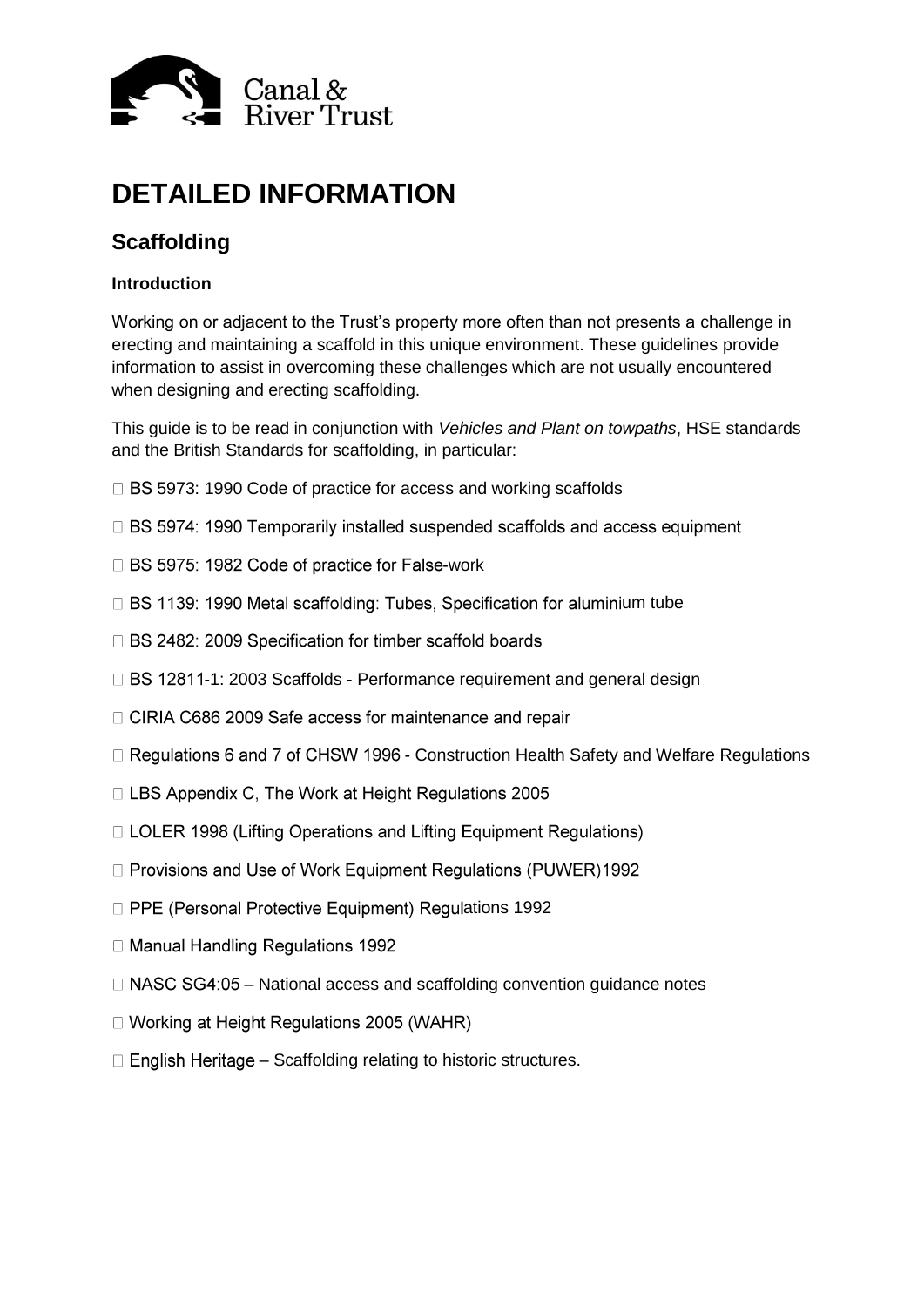

# **General requirements**

Scaffolding must not overhang or project into the navigation/towpath airspace and must be cut off and capped. The canal waterway walls have never been designed or constructed to take any scaffolding loads, you should not assume that the waterway wall or towpath is suitable to rest or found any scaffolding on.

Only in rare circumstances, where no alternative exists, will the Trust consider a scaffold to be founded from the canal bed. It should be noted that the coping stone should not be taken to be structurally suitable for load bearing **and under no circumstances should masonry/coping stones be drilled into.** You should consider securing your structure from being struck by a boat or other canal object, you might need to provide suitable fendering. Fixing bolts should face away from the navigation and towpath and where clearances are tight, it may be necessary to board the underside of the scaffolding to provide a flush soffit.

#### **Clearances**

Width on towpath: There should be a 1.2m minimum clearance between standards for pedestrian access for a run of scaffold of 10 m or less. For runs of scaffold over 10 m it likely that towpath users will need to pass each other beneath the scaffold. Therefore minimum width will need to be 1.5m. In both cases there should be a row of standards between the pedestrian and the canal edge. The standards should be adapted to form a handrail or suitable barrier to the canal.

Where there is no row of standards between the pedestrian and the canal, the minimum width is increased to 2.0 m in all cases. Width on navigation: A minimum clearance must be agreed with the Technical Manager. Normally this will allow 2 boats to pass safely side by side, and will vary depending on the canal or navigation crossed.

Height above towpath: Typically a minimum of 2.70 m clear headroom must be maintained along the length of the scaffolding.

Height above navigation: A minimum clearance must be agreed with the Technical Manager above normal water level, this will vary depending on the canal or navigation crossed.

#### **Fendering**

Where the scaffolding is in such a position that boat impact could arise, then a suitable protective and deflecting fender must be placed around the scaffolding. As craft can be affected by winds and currents, provision of a wide navigation channel is not enough in itself to remove the need for fenders.

The design of the fendering should take into account any likely changes in water levels, particularly to river navigations and must be agreed with the Technical Manager. It should be permeable to flood water especially in areas of flood plain or Main River.